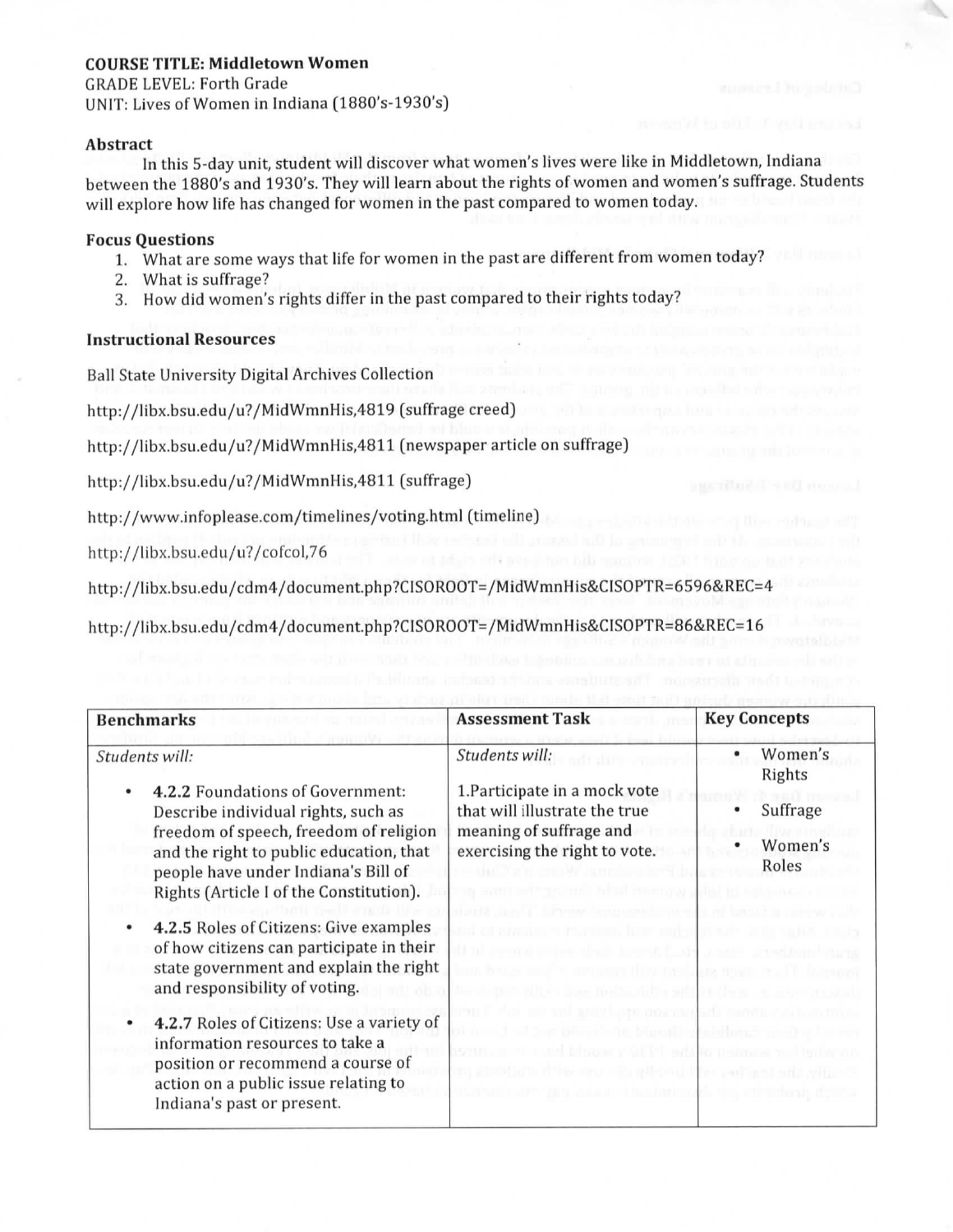### **Catalog of Lessons**

#### **Lesson Day 1: Life of Women**

For this lesson the teacher should pick ten to fifteen pictures from the Middletown Women's Photo gallery, Then ask the students to bring in one to two pictures of females in their family. Post all of the pictures on the front board or on poster board and discuss similarities and differences between the two time periods. Make a Venn diagram with key words describing each.

### **Lesson Day 2:Womens' Clubs in Middletown**

Students will examine the various organizations that women in Middletown, Indiana were a part of. Students will examine why women joined organizations by examining primary sources from the Middletown Women's Digital Archive Collection. Students will create an informational brochure that ° highlights three groups and/or organizations that were prevalent in Middletown, Indiana. They will explain what the groups' purposes were and what issues they focused on. They should also include key individuals who influenced the groups. The students will share their brochures with their classmates and discuss the purpose and importance of the groups. I will make copies of the brochures to display them outside of the classroom on the wall. If possible, it would be beneficial if we could invite a former member of some of the groups to come to our classroom and be a guest speaker.

## **Lesson Day 3:Suffrage**

The teacher will provide the articles provided in the instructional resources for the students on a table in the classroom. At the beginning of the lesson, the teacher will (using the timeline provided) explain to the students that up until 1920, women did not have the right to vote, The teacher will then explain to the students that women all around the country began to fight for their right to vote in what is called the Women's Suffrage Movement. Next, the teacher will define suffrage and introduce the primary documents provided. The teacher will explain that the documents are newspapers and writings from women of Middletown during the Women's Suffrage movement. The students can split into groups and choose one of the documents to read and discuss amongst each other and then with the class after each group has completed their discussion. The students and the teacher should all discuss what was read and how they think the women during that time felt about their role in society and about voting. After the discussion, students will write a poem, draw a picture, write a journal entry, letter, or use any other form of reflection to describe how they would feel if they were a woman during the Women's Suffrage Movement. Students should discuss their reflections with the class.

#### **Lesson Day 4: Women's Rights**

Students will study photos of working women obtained from the digital archives. One is of a class of nursing students and the other is of telephone operators. Next, students will work in groups and read from the Muncie Business and Professional Women's Club scrapbook. The teacher will instruct students to locate examples of jobs women held during the time period, jobs women wanted to hold, and obstacles that women faced in the professional world. Then, students will share their findings with the rest of the class. After that, the teacher will instruct students to interview women they know (mothers, grandmothers, aunts, etc..) about their experiences in the working world and record their findings in a journal. Then, each student will receive a "job" card and a "candidate" card. The "job" card includes a job description, as well as the education and skills required to do the job. The "candidate" card includes information about the person applying for the job. Their assignment is to write an essay that makes a case for why their candidate should or should not be hired for the job. They also need to include their thoughts on whether women of the 1930's would have been hired for the job, and their reasoning for that decision. Finally, the teacher will briefly discuss with students provisions of the Civil Rights Act and Equal Pay Act, which prohibits job discrimination and pay discrimination based on gender.